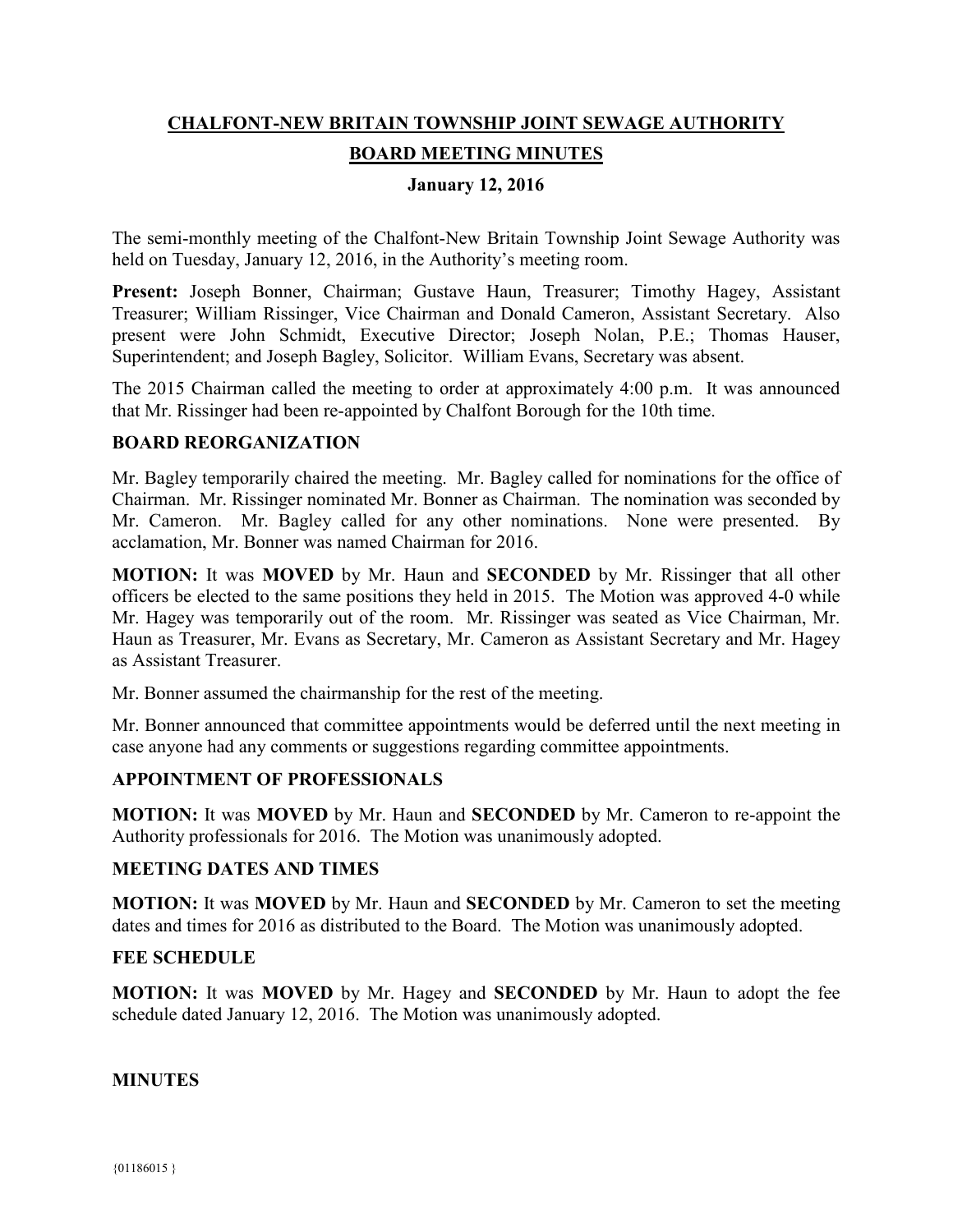**MOTION:** It was **MOVED** by Mr. Rissinger and **SECONDED** by Mr. Cameron to approve the minutes of the December 8, 2015 meeting. The Motion was adopted 4-0, with Mr. Hagey abstaining because he had not been in attendance.

### **REPORTS OF OFFICERS**

There were no reports of officers presented.

### **COMMITTEE REPORTS**

Mr. Hagey presented the report on behalf of the Personnel Committee. The Board moved into Executive Session at approximately 4:06 p.m. to discuss personnel issues.

The Board resumed its regular session at approximately 4:13 p.m.

**MOTION:** It was **MOVED** by Mr. Cameron and **SECONDED** by Mr. Haun to approve the Personnel Committee recommendations with regard to compensation. The Motion was unanimously adopted.

### **EXECUTIVE DIRECTOR'S REPORT – John E. Schmidt**

Mr. Schmidt read aloud a note received from the Cordell family regarding a donation made to the Borough's Cordell gazebo.

Mr. Schmidt informed the Board that new counsel for the Borough had been named.

Mr. Schmidt reported to the Board that a notice had been received from DEP about a meeting with DEP officials at the DEP office.

Mr. Schmidt reported that no word had been received back from Bucks County Water & Sewer Authority about the Phase III design packet nor the breakdown of costs owed.

Mr. Schmidt distributed a sheet to the Board regarding Board information and requested any changes to it.

### **ENGINEER'S REPORT – Joseph Nolan, P.E.**

CKS Engineers has completed the design for Phase III. General and electrical plans have been provided to the Authority. Mr. Nolan reported that he is waiting until the end of the month for comments from the Bucks County Water & Sewer Authority. He expects the Authority to go to bid in early February on the Phase III Project.

Mr. Nolan presented Requisition No. 157 for capital expenditures (\$0) and Requisition No. 200 for capital improvements in the amount of \$18,487.75 for Phase III design and legal work.

**MOTION:** It was **MOVED** by Mr. Cameron and **SECONDED** by Mr. Haun to approve Requisition No. 200 for capital improvements in the amount of \$18,487.75. The Motion was unanimously adopted.

## **SOLICITOR'S REPORT – Joseph Bagley, Esquire**